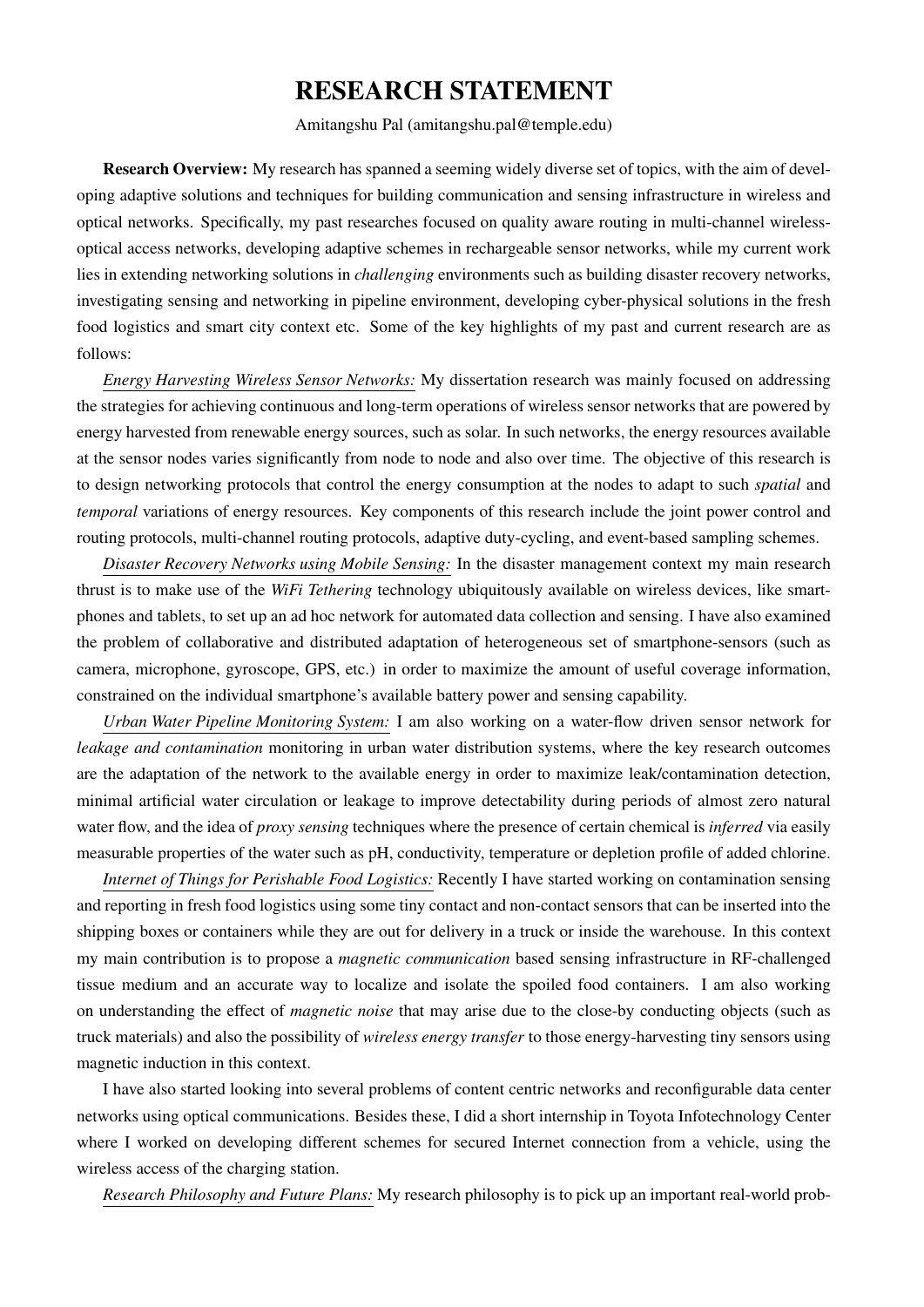lem, come up with an accurate or tractable analytical model to represent the problem, then use relevant theoretical techniques to design optimal/near-optimal algorithms to solve the problem and finally, experimentally or by simulations, verify and analyze the proposed scheme. The research I enjoy is a combination of network theory and system-design, with the objective of applying these different theoretical techniques to solve problems of practical relevance in wireless or optical system design and propose practical, implementable solutions. I always prefer to work on multi-disciplinary research areas that challenges my ability to quickly adapt in new environments and make contributions. In the immediate future I would like to engage myself in (a) exploring communication infrastructure in underwater and underground scenarios where RF communication does not work well and acoustic communication is not preferred due to large latency, (b) building cyber-physical infrastructure for smart health-care for understanding the physical, physiological, psychological, social, and environment state of an individual so as to discover the causes of various diseases which can be used in the development of treatments, interventions, and prevention programs, (c) exploring Light Fidelity (Li-Fi) technology using visual light communications and its coexistence issues with the existing WiFi technology etc.

Research Proposals: During the course of my postdoctoral tenure I have also contributed to several research grants, including the winning NSF proposal (Award #1542839) on exploiting cross-disciplinary synergies between food networks and information distribution networks. I have also contributed to the NSF grant (Award #1744187 and Award #1844944) on food quality sensing and communication of food spoilage and contamination, the prediction of close-to-be spoiled food packages well ahead of time to take necessary measures (distributing them to nearby demand points, isolate the contaminated boxes) for reducing food waste, locating quickly the source of a contamination in a complex food chain etc. I have also contributed to a NSF proposal on energy management for IoT capable future smart buildings via automated control of air-conditioning, heating, fans, lighting and peripheral devices and at the same time the security monitoring by using smart camera equipment for identification and tracking, gate/door-lock management and associated equipment. These proposals are spanned towards different application areas with the motivation of interconnecting the physical-world and the cyber-world along with bringing several human factors in between.

# 1 Detailed Summary of My Current Research

I first summarize the different research problems that I have looked at.

#### 1.1 Development of Adaptive Networking Protocols for Rechargeable Wireless Sensor Networks (WSNs)

This research is part of a collaborative research project with the Electric Power Research Institute (EPRI) to design and deploy rechargeable WSNs for a number of monitoring applications in power generation stations and substations. Development of effective solutions for energy harvesting from renewable resources is gaining increasing importance for achieving long term reliable operations of such wireless sensor networks. This includes energy from sunlight, vibrations, heat, magnetic field, and others. All of these sources produce the spatial and temporal variations which is the focus of this work. Our work mainly focuses on solar energy harvesting. We assume a large scale WSN that comprises of sensor nodes that are placed randomly in a given geographic area for a given monitoring application such as environmental monitoring or structural monitoring. Due to the random node placements, some nodes may be located in shadows whereas some may be receiving extended sunlight. In addition, nodes have different orientations, that affect the amount of irradiance collected by the solar panels. With the change in weather, the sun's orientation and amount of solar power intake changes as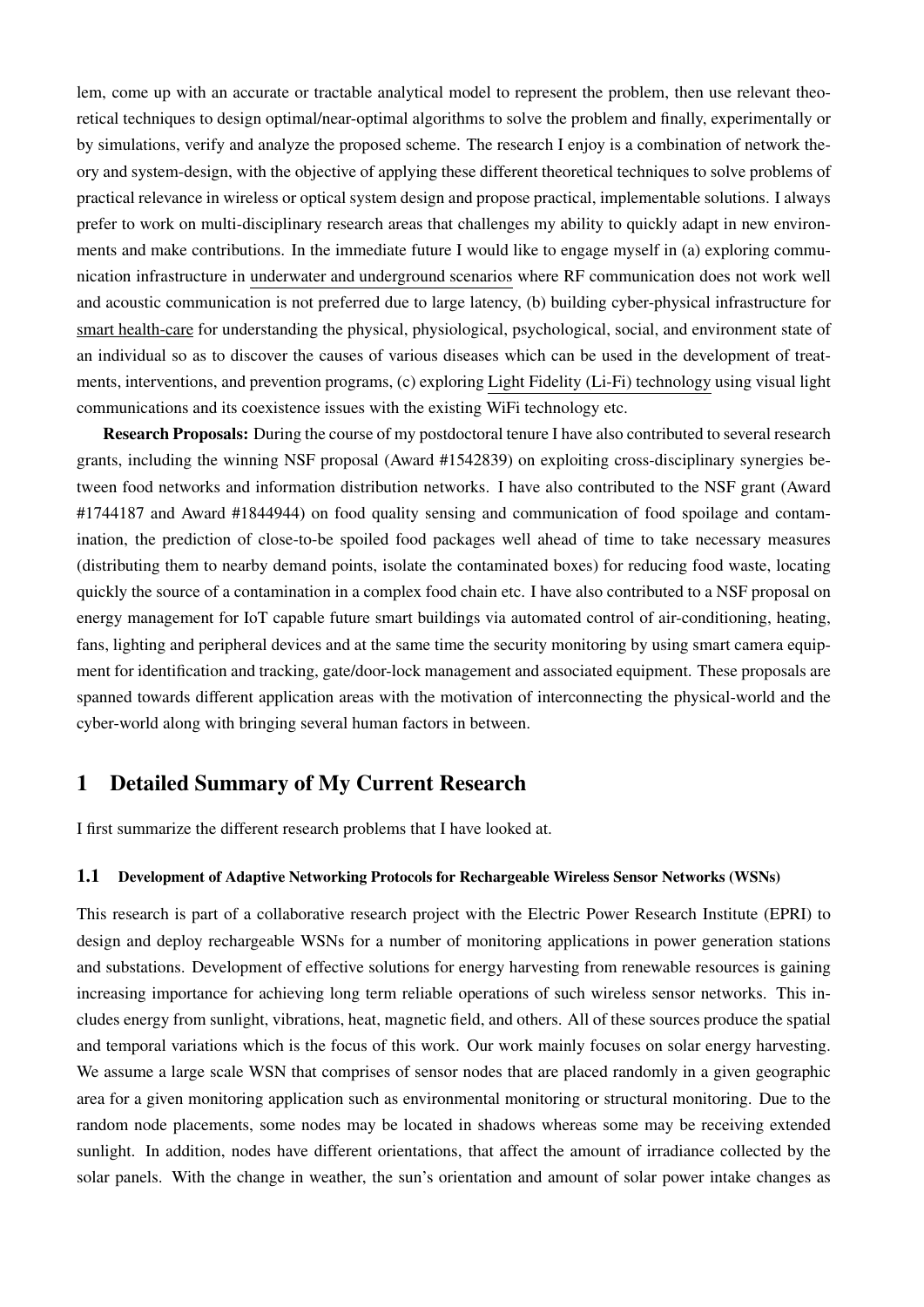well. This brings new challenges for developing schemes considering the spatio-temporal characteristics of the harvesting technique.

We consider large-scale WSNs for data collection applications, where implementation of network-wide time synchronization is a significant challenge. Hence, it is difficult to apply synchronized duty cycling and scheduled transmissions in such networks, which are critical for avoiding energy wastage from *overhearing*. The complexity of this energy optimization problem in sensor networks arises due to the fact that it has to be addressed by *network wide* adaptations as opposed to independent adaptations at the nodes. The objective of this research is to design networking protocols that control the energy consumption at the nodes to adapt to such spatial and temporal variations of energy resources. Key components of this research include (a) the development of energy availability models for rechargeable networks which involves energy source prediction and energy storage modeling, and (b) the development of adaptive networking protocols that allow variable energy consumption where we have explored joint power control and routing protocols, multi-channel routing protocols, adaptive duty-cycling, and event-based sampling schemes. The adaptive schemes have also been tested and validated on real testbed using MICAz sensor motes [1, 2, 3, 4, 5, 6].

#### 1.2 Water Flow Driven Sensor Networks for Leakage and Contamination Monitoring

The main objective of this project is to develop a wireless sensor network for continuously monitor water leaks and contamination and report relevant data to a control station that can do the necessary analytics for detection and localization. We consider water flow driven sensor networks that are entirely powered by water flow via a small fan unit that drives a small motor for energy conversion. We use a small super-capacitor for storing the harvested energy, primarily because of the long cycle life and high charge-discharge efficiency of current supercapacitors. The sensor node is assumed to be at pipe connection or valve points only, installed through the manholes. Its lower part dips into the water for energy harvesting and measurement of contamination, velocity, etc., and the upper part sports the energy storage, voltage booster, regulator and computing/communications unit. In particular, we assume that the upper part has a suitable wireless radio (e.g., WiFi) with antennas embedded on the exposed side of manhole covers (and perhaps sticking out if practical).

Due to the varying flow rate (water consumption rate), the availability of harvested energy varies both in spatial and temporal domains. In branch pipes, the flow rate may even drop to near zero late at night. Since the energy is constantly consumed by the monitoring node and leaks from the super-capacitor, it is necessary to have in place an artificial water circulation mechanism that can keep the system running minimally at all times. At the same time, we want to make the best use of the available energy and adapt it for low energy periods. This motivates the development of a dynamic sampling and transmission rate adaptation scheme based on individual node's energy budget. Thus, the twin objectives of the project [7, 8] are *optimal rate adaptation* coupled with an optimal mechanism for *artificial water circulation* when needed.

An interesting idea that we have developed in the context of detecting contamination in urban water distribution systems is the concept of *proxy sensing* [9]. As the potential contaminants or chemicals in a water distribution system are numerous, sensing each of the specific chemicals can be very expensive and slow since they often require taking water samples that are treated with suitable reactants, measured for specific byproducts, and then discarded. This difficulty forces proxy sensing techniques where the presence of certain chemical is inferred via easily measurable properties of the water such as pH, conductivity, temperature or depletion profile of added chlorine. Such proxy sensing, is not intended for sensing any specific type of contaminant, but can sense some aspects of the contaminant's property and thus provide either corroboration or sensing of the event at some degraded level of reliability.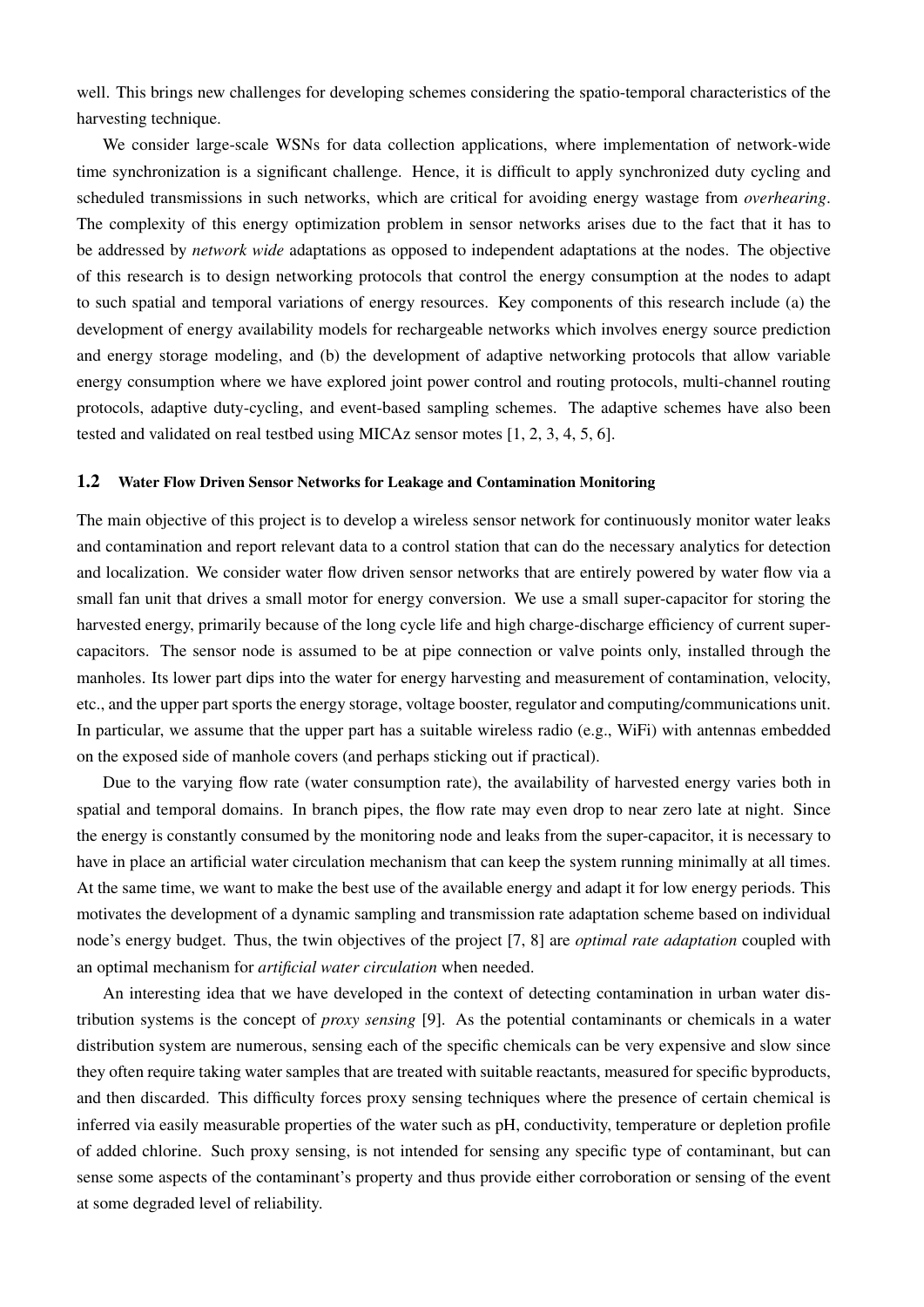#### 1.3 Smartphone Based Distributed Monitoring in Evolving Disaster Scenarios

The world has lately witnessed several large disaster scenarios that extend over multiple days or longer, three prominent examples being the 2011 Tohoku earthquake in Japan, 2005 Hurricane Katrina, and 2011 Hurricane Sandy in the US. Such extended disaster scenarios continue to evolve, often in unexpected ways, and a situational awareness of their evolution is crucial for providing the right kind of emergency response in terms of rescue, health-care, basic necessities, debris removal, etc. Large disasters often damage the communications infrastructure, and an ad hoc emergency communications infrastructure becomes essential to cover disconnected areas. Numerous factors such as inaccessibility of the area, lack of electricity, unstable buildings, uncertainties about where the impacted people might be, etc. make it very difficult to set up such a communications network expeditiously and change its configuration dynamically so that it best serves its purpose.

It is well recognized that the ubiquitous use of smartphones and the availability of an increasing array of sensors on them can be a big boon in this regard. In particular, by making smartphone as an integral part of the emergency network, we automatically solve the twin problems of making contacts with the impacted people and gathering relevant data around them, such as their location, pictures/sounds relating to the ongoing event or the damage caused by the disaster, environmental conditions, health-status, etc. Nevertheless, integrating smartphones into the emergency network and making the resulting network cognizant of the needs of the smartphone owners, their remaining battery levels, and the physical situation around them, is quite challenging.

In order to integrate smartphones with the rest of the emergency communications network, we assume that every smartphone is equipped with our emergency networking app that is used for establishing the ad hoc network as required to fill gaps in Internet connectivity, data collection under program control from available sensors (such as camera, microphone, gyroscope, GPS, etc.), data filtering and communication to the deployed emergency communications nodes, and ultimately for changing the network configuration in response to instructions from "higher levels" in the deployed emergency infrastructure. In view of this, we propose to use *WiFi tethering* capabilities [10, 11] that are available on nearly every smartphone currently. The key idea is to use a loosely synchronized mechanism whereby the mobile phones alternate between *client* and *hotspot* mode and thereby allow support both a direct discovery and data transfer without any external access point.

Another major challenge in disaster response is maintaining flow of information, such that valuable information generated within a disaster area could be disseminated and that the impacted population could stay informed. In this direction, we proposed a situational awareness service named StayTuned that efficiently processes important disaster related information and disseminates it in a compressed form to the impacted population [13]. We have also developed a dynamic *spatial clustering* based approach for finding the areas of greatest need and dispatching assistance to those first, from the availble disaster-related information in an affected area [12, 14].

#### 1.4 Internet of Perishable Logistics

*Physical Internet* is a fairly recent concept that attempts to revolutionize product distribution logistics by emulating the Internet. The key issues in making the distribution logistics more efficient, exible, cheaper, and more user friendly include (a) standardization of identification, labeling, packaging, transportation, tracking, etc., (b) sharing of physical distribution infrastructure among multiple companies, and (c) worker friendly logistics (e.g., enabling truck drivers to return home for the night). We have recently started looking at the synergies between fresh food networks (FFNs) and computer networks (CNs) and we found important parallels and differences between the two. One key characteristic of FFNs is the constant deterioration in quality of a food package based on the delay in the distribution pipeline and handling factors such as temperature, humidity, vibrations,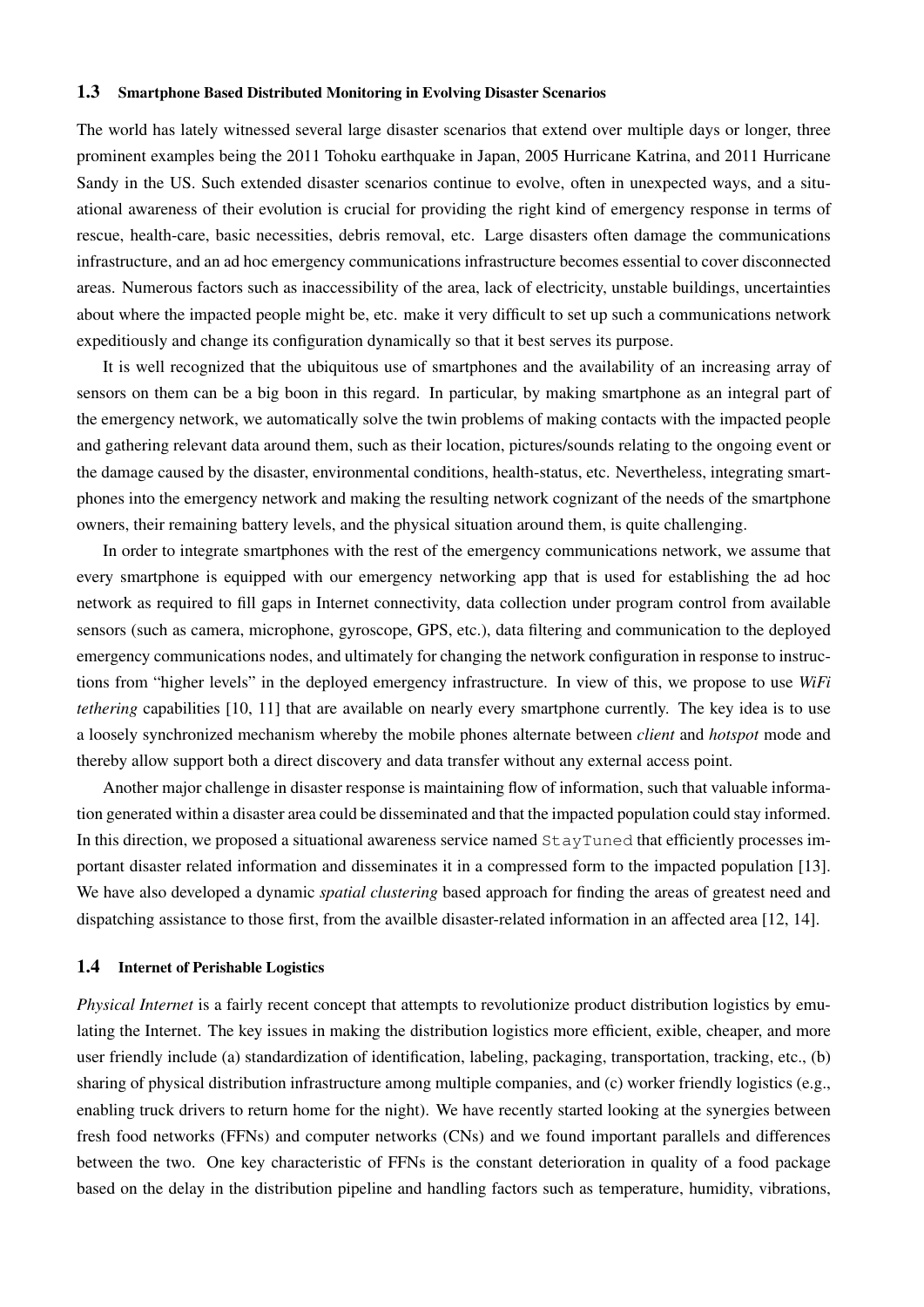etc. In CN terms, we can think of this as the case of a rotting packet, but in CNs, the packet is either good (e.g., delivered before the deadline) or useless (e.g. too late). Proper handling of rotting packets in term of routing, distribution, and end use are interesting issues for CNs inspired by food networks. FFNs also involve multiple levels of packet bundling/unbundling, which can be useful for efficient content distribution in CNs.

In this research [15, 16, 17], we want to take this analogy further and examine Physical Internet from the perspective of fresh food distribution in an well structured and advanced fashion, which we define as the Internet of Perishable Logistics (IoPL). To study the entire system in a systematic manner, we propose a layered architecture for the perishable logistics by imitating the TCP/IP network stack [18, 19]. However in contrast to the Internet architecture, IoPL needs to consider a number of additional challenges related to different resource availability (trucks, containers, load-unloading equipments), various spoilage and contamination sensing and taking appropriate actions to reduce waste, address human needs such as driver availability, their away-home time etc. When IoPL is augmented with sensors and actuators (for example contamination sensors in meat packages, road congestion monitoring etc.), the technology becomes an instance of the more general class of *cyber-physical systems*.

Another key objective of IoPL is to reduce food waste due to spoilage and contamination. Sensing of food spoilage and contamination is an active area of research, with many types of sensors currently available and under development. These tiny sensors can be inserted into the shipping boxes or containers while they are out for delivery in a truck or inside the warehouse. These sensing devices may communicate with others and with next level data integrator in the truck, which in turn communicates with the central controller. A substantial challenge here is the intra-container communication environment with tissue medium or through water-containing products (e.g., meat, fresh vegetables/fruits). In such environments, a normal RF communication (e.g., Bluetooth at the 2.4 GHz ISM band) is unlikely to be usable due to high signal absorption and complex channel conditions. Instead we are exploring a *Magnetic Induction (MI) based communication and sensing* infrastructure [20, 21, 22] in such scenarios at HF band (3-30 MHz) that is largely unaffected by the tissue medium. Compared to the RF-based techniques, the MI-based techniques have the following advantages: (a) better penetration performance (i.e., low absorption) as the magnetic permeability of tissue medium is very similar to that of air, (b) predictable and constant channel conditions, and (c) small coil antennas (e.g., a few mm or cm). Although the MI communication has a small transmission range (e.g., 1.5 m) and achieves a small data rate (e.g., 596 kbits/s), it fits well in such IoPL application.

### 1.5 Adaptive Routing Schemes for Multi-Channel Wireless Optical Access Networks

The purpose of this research is to explore new methods for improving the quality of communications in wireless optical broadband access networks (WOBAN). Access networks are the last mile of the communication networks that connects the telecom central office (CO) to the residential or business users. Optical (such as passive optical networks) and wireless networks (such as wireless mesh networks) are initially deployed as the access networks. Optical networks are mainly used for high-bandwidth and long distance communications, whereas wireless technologies are used for flexibility and low bandwidth uses. The present growing demands for bandwidthintensive services and at the same time the flexibility (anytime-anywhere service) of the users are accelerating the research on efficient and cost-effective access infrastructures where optical-wireless combinations are seen as a promising approach. WOBAN is a novel hybrid access network paradigm with the combination of highcapacity optical backhaul and highly flexible wireless front-end that can provide higher bandwidth in a cost effective manner. In WOBAN architecture, optical fibers are provided as far as possible from the CO to the end users and then wireless access is provided in the front end. Because of it's excellent compromise, this WOBAN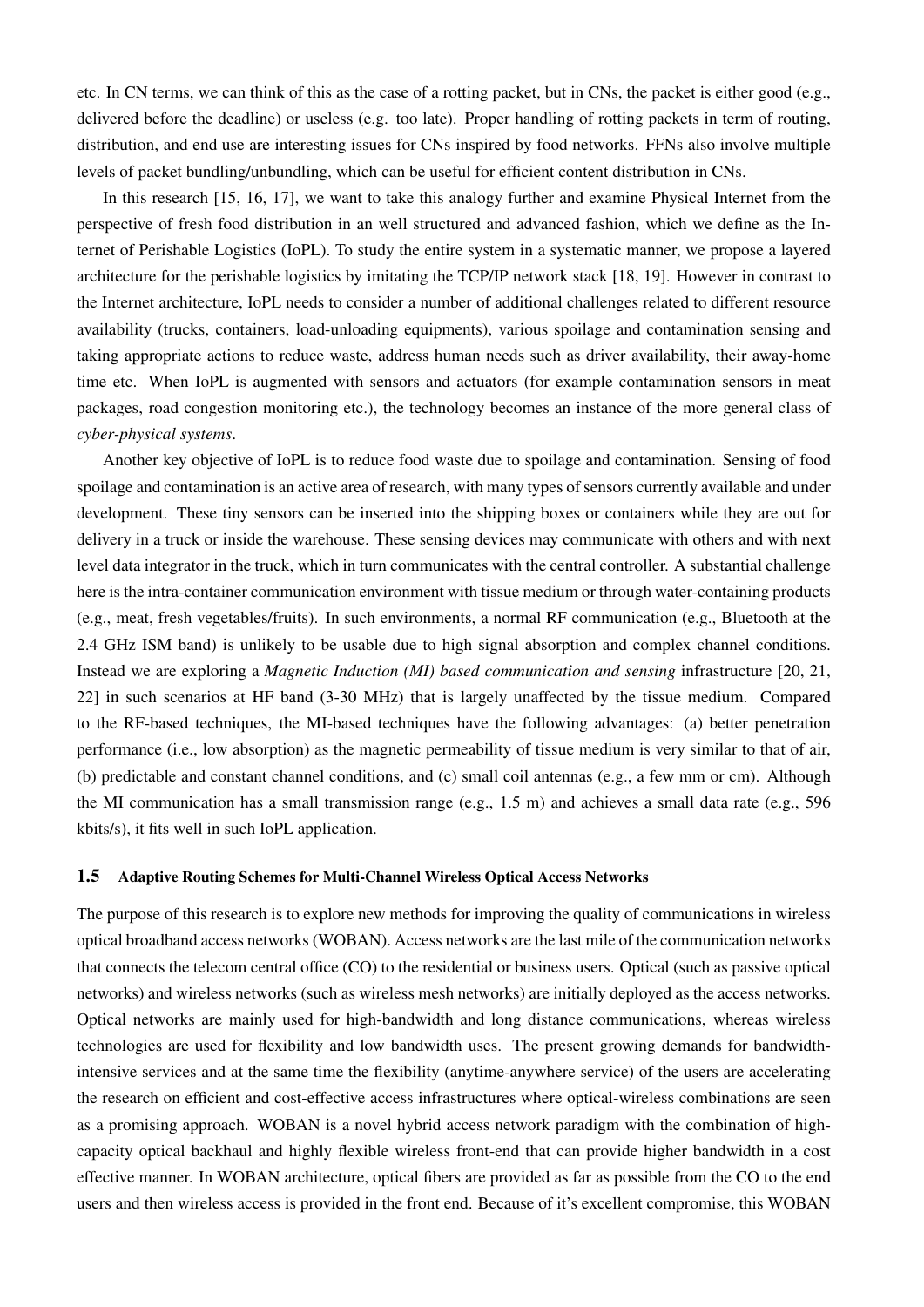architecture enjoys lesser deployment costs because of lesser fiber costs than traditional passive optical networks.

A WOBAN consists of a passive optical networks (PON) at the back end and a multi-hop wireless mesh networks at the front end. At the back end, optical line terminal (OLT) resides in the CO and feed to multiple optical network units (ONUs) through a traditional fiber network. At the front end, wireless mesh routers form a multi-hop wireless mesh network; and a few of the mesh routers are called gateways that are attached to the ONUs. Thus if a mesh router needs to send a packet to the Internet, it has to send it to any one of the gateways and after that the packet is sent through the optical part of the WOBAN. In the upstream direction (from wireless routers to gateways), WOBAN is an *anycast* network. In the downstream (from gateway to mesh router), a gateway send a packet to a specific wireless router, thus in downstream, WOBAN is a *unicast* network. Our interest in this project is to develop adaptive routing protocols in the upstream direction [23, 24, 25, 26]. We have also explored the advantages of multiple channels and multiple radios, by designing a *joint routing and channel assignment (JRCA)* [27, 28] scheme in a multi-gateway WOBAN architecture. Extensive simulation results demonstrate potential benefits for ensuring route quality and reducing interference in multi-channel WOBAN.

### 2 Future Research

I next discuss the important open research problems which I plan to look in future.

WSNs for health-care: WSNs can be used in detecting the clinical deterioration of patients based on sensing and analyzing the real-time vital signs such as pulse oximetry, respiration rate, temperature etc. Some- times patients behavioral states need to be monitored that requires sophisticated machine learning techniques to detect complex conditions such as depression, stress or addiction to any drug from the sensor data available. Another application domain of WSNs in healthcare is the long-term monitoring of movements and activities of patients who are challenged with different limb movements, such as Parkinson disease or paralyzed patients. Improving the life quality of the elderly by regularly monitoring their cognitive, physical and social states can assist the caregivers in diagnosing and giving necessary medical helps and suggestions. All these can be achieved by careful integration of wireless networking, sensing and mobile computing. Exploring different techniques for medical health is one of my future research interests.

Exploring underwater and underground WSNs: The applications of underwater WSNs (UWSNs) have huge potential for monitoring the health of ocean and marine environments. UWSNs have a number of unique challenges such as limited bandwidth capacity, large propagation delay and node mobility, as well as high error probability. These bring extra challenges in localization, time synchronization, MAC design as well as forwarding schemes. On the otherhand, underground WSNs face unique challenges like high path loss which reduces the communication range of the nodes. In this scenario, exploring multi-hop routing in a large scale underground sensor networks is a major challenge. Exploring these unique challenges and developing suitable schemes to address those challenges is among my future interests.

Exploring Light Fidelity (LiFi) Technology: LiFi is a new technology which uses visible light communication (VLC) instead of radio waves. It refers to 5G Visible Light Communication systems using Light Emitting Diodes as a medium to high-speed communication in a similar manner as WiFi. One of my future interests is to study the general characteristics of WiFi and VLC (or LiFi) and to address their coexistence issues in an indoor environment to significantly improve the spectrum usage as well as the quality-of-service.

Apart from this, I am open to interesting research ideas, especially those involving multi-discipline expertise to come up with new perspectives and solutions to existing problems. Some interesting areas for my future excursion include: investigating various aspects of data-center networking, channel sensing for cognitive radios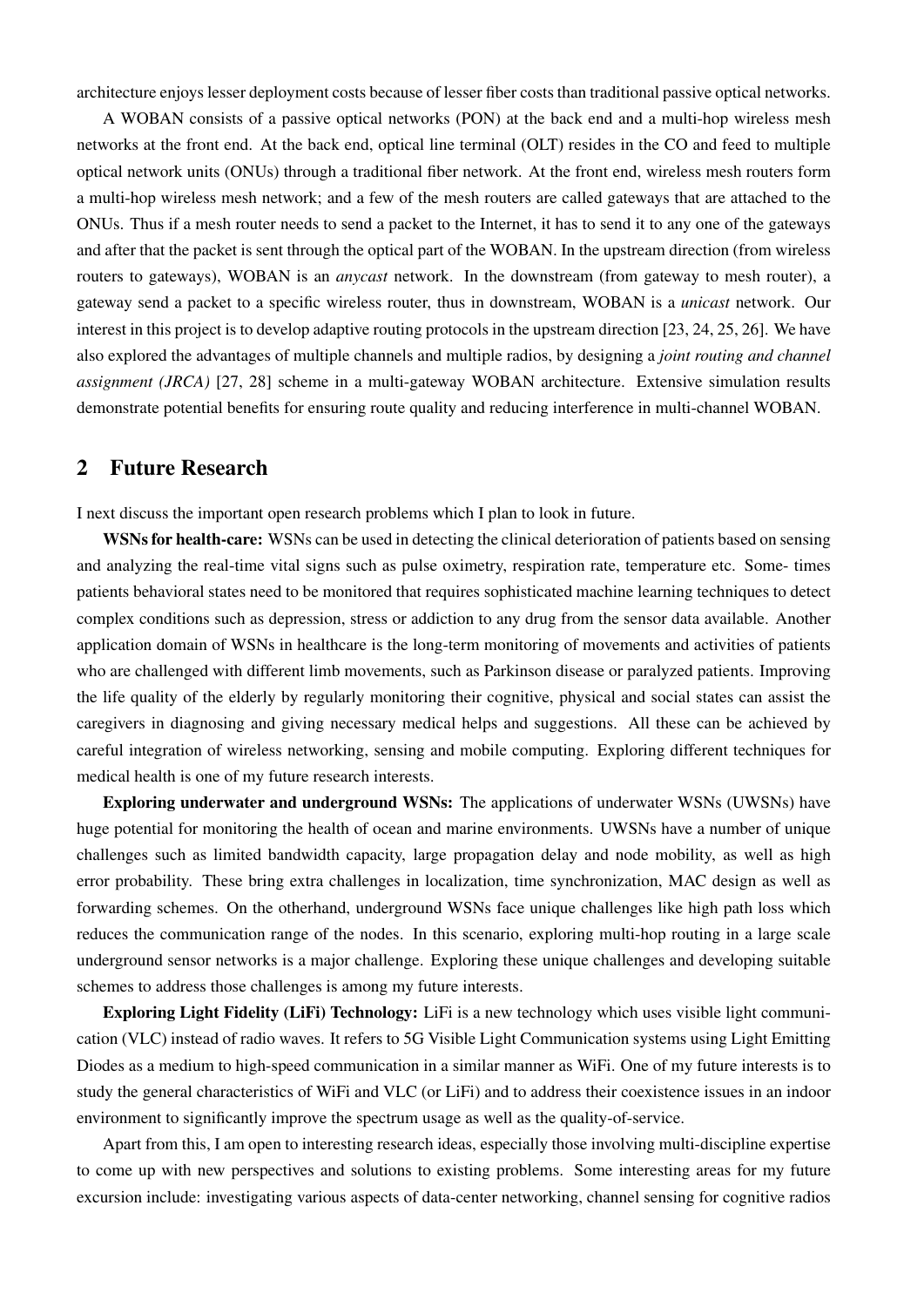and molecular communications.

## References

- [1] Amitangshu Pal, and Asis Nasipuri, "Joint Power Control and Routing for Rechargeable Wireless Sensor Networks", IEEE Access, Vol. 7, pp 123992-124007, 2019.
- [2] Amitangshu Pal and Asis Nasipuri, "Distributed Routing and Channel Selection for Multi-Channel Wireless Sensor Networks", MDPI Journal of Sensor and Actuator Networks, Vol. 6, No. 10, pp 1-18, 2017.
- [3] Amitangshu Pal and Asis Nasipuri, "DRCS: A Distributed Routing and Channel Selection Scheme for Multi-Channel Wireless Sensor Networks", In IEEE PerSeNS 2013.
- [4] Amitangshu Pal and Asis Nasipuri, "A Distributed Channel Selection Scheme for Multi-Channel Wireless Sensor Networks", In Proc. ACM MobiHoc 2012, pp. 263-264, Hilton Head Island, SC, USA.
- [5] Amitangshu Pal and Asis Nasipuri, "PCOR: A Joint Power Control and Routing Scheme for Rechargeable Sensor Networks", In IEEE WCNC 2014, pp. 2230–2235, Istanbul, Turkey.
- [6] Amitangshu Pal and Asis Nasipuri, "Lifetime of Asynchronous Wireless Sensor Networks with Multiple Channels and Power Control", In IEEE WCNC 2014, pp. 2874–2879, Istanbul, Turkey.
- [7] Amitangshu Pal, and Krishna Kant, "Water Flow Driven Sensor Networks for Leakage and Contamination Monitoring in Distribution Pipelines", ACM Transactions on Sensor Networks, Vol. 15, No. 4, pp 37:1-37:43, 2019.
- [8] Amitangshu Pal and Krishna Kant, "Water Flow Driven Sensor Networks for Leakage and Contamination Monitoring", In IEEE WoWMoM 2015, Boston, MA, USA.
- [9] Amitangshu Pal and Krishna Kant, "Collaborative Heterogeneous Sensing: An Application to Contamination Detection in Water Distribution Networks", In IEEE ICCCN 2015, Las Vegas, Nevada, USA.
- [10] Amitangshu Pal and Krishna Kant, "E-Darwin2: A Smartphone Based Disaster Recovery Network using WiFi Tethering", In IEEE CCNC 2018.
- [11] Amitangshu Pal, Mayank Raj, Krishna Kant and Sajal Das, "A Smartphone based Network Architecture for Post-Disaster Operations using WiFi Tethering", ACM Transactions on Internet Technology, 2019.
- [12] Yilang Wu, Krishna Kant, Shanshan Zhang, Amitangshu Pal and Junbo Wang, "Disaster Network Evolution Using Dynamic Clustering of Twitter Data", In IEEE ICDCS Workshop 2017, Atlanta, GA, USA.
- [13] Shanshan Zhang, Amitangshu Pal, Krishna Kant and Slobodan Vucetic, "Enhancing Disaster Situational Awareness via Automated Summary Dissemination of Social Media Content", In IEEE Globecom 2018, Abu Dhabi, UAE.
- [14] Yilang Wu, Amitangshu Pal, Krishna Kant and Junbo Wang "Incremental Spatial Clustering for Spatial Big Crowd Data in Evolving Disaster Scenario", In IEEE CCNC 2019, Las Vegas, USA.
- [15] Amitangshu Pal and Krishna Kant, "Networking in the RealWorld: Unified Modeling of Information and Perishable Commodity Distribution Networks", In IPIC 2016, Atlanta, Georgia, USA.
- [16] Amitangshu Pal and Krishna Kant, " $F^2 \pi$ : A Physical Internet Architecture for Fresh Food Distribution Networks", In IPIC 2016, Atlanta, Georgia, USA.
- [17] Amitangshu Pal and Krishna Kant, "A Food Transportation Framework for an Efficient and Worker-friendly Fresh Food Physical Internet", MDPI Logistics Journal, Vol. 1, No. 2, pp 1-21, 2017.
- [18] Amitangshu Pal, and Krishna Kant, "Internet of Perishable Logistics: Building Smart Fresh Food Supply Chain Networks", IEEE Access, Vol. 7, pp 17675-17695, 2019.